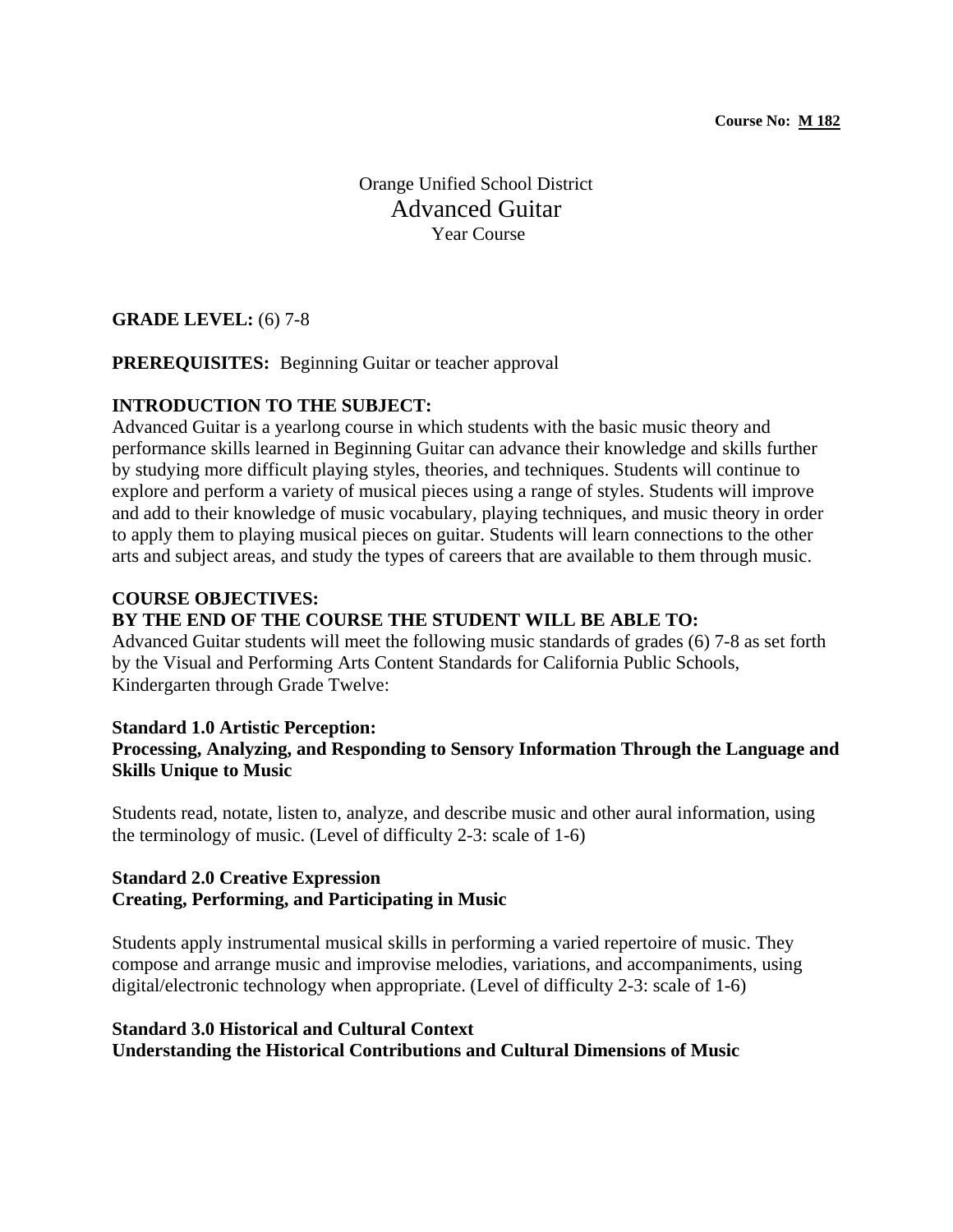Page 2

Students analyze the role of music in past and present cultures throughout the world, noting cultural diversity as it relates to music, musicians, and composers.

# **Standard 4.0 Aesthetic Valuing Responding to, Analyzing, and Making Judgments About Works of Music**

Students critically assess and derive meaning from works of music and the performance of musicians according to the elements of music, aesthetic qualities, and human responses.

# **Standard 5.0 Connections, Relationships, Applications Connecting and Applying What Is Learned in Music to Learning in Other Art Forms and Subject Areas and to Careers**

Students apply what they learn in music across subject areas. They develop competencies and creative skills in problem solving, communication, and management of time and resources that contribute to lifelong learning and career skills. They also learn about careers in and related to music.

# **COURSE OVERVIEW AND APPROXIMATE UNIT TIME ALLOTMENTS:**

All skills taught in Advanced Guitar are used on an ongoing basis. Although a unit may be taught at the beginning of the year, the skills from that unit increase in difficulty throughout the year. All knowledge is continually built upon and referenced all year long, so there are no time suggestions placed on the units.

- I. Review of Basic Playing Technique
	- A. Hand position
	- B. Finger picking and pick technique
	- C. Chord hand positions
	- D. Music theory
	- E. Music reading in the first position
	- F. Classical guitar playing techniques
	- G. Tuning
- II. Expand on Musical Elements
	- A. Pitch
	- B. Rhythm
	- C. Tempo
	- D. Dynamics
	- E. Song form
- III. Music Notation
	- A. Reading and writing single note melodies
	- B. Reading and writing chord charts
	- C. Composition of musical pieces
	- D. Sight reading strategies